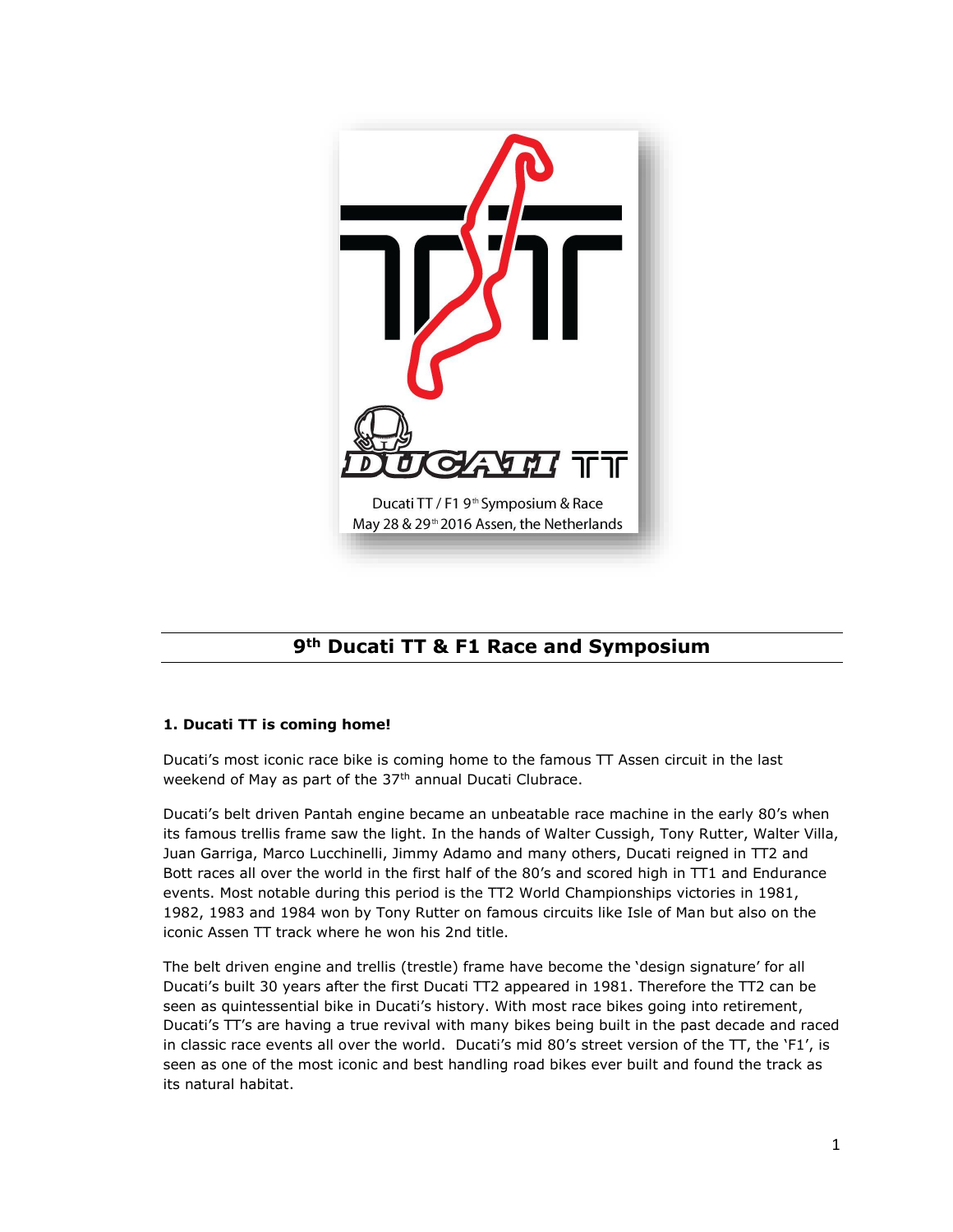With 7 TT & F1 Symposiums having been held in the USA and 1 in the UK, we will go one step further by organizing the first ever TT & F1 race and combine this with the  $2^{nd}$  European TT & F1 Symposium during the  $37<sup>th</sup>$  Ducati Clubrace in Assen, the Netherlands.

#### **2. The 9th Ducati TT & F1 Symposium and 1st Race !**

The objective until mid-January was to list how many riders of  $TT$  &  $F1$ 's were interested to race. If a field of 30 riders was achieved, we would be allocated our own class during the event. Last year 14 TT's and F1's participated in various classes so we expected this to be feasible. Mid December we started to approach potential riders on the known forums and via personal contacts and within weeks we passed the 30 riders mark and now have over 45 interested riders. The "Ducati Clubrace" organization has given us a green light, so now we can build the rest of the event, prepare the 9th Symposium and make it into an event for the enthusiasts of the Ducati TT & F1.

The actual registration for the event will be on March  $7<sup>th</sup>$  8PM European time. When you are on the list of interested riders, we will keep you updated via e-mail about the progress. We will also launch a website for the event, containing information from previous Symposia and detailed 'up to date' info about the Race and Symposium.

## **3. The planned Program**

a. Friday May 27<sup>th</sup> 2016

- Free practice, 105 minutes on track
- b. Saturday May 28<sup>th</sup> 2016
	- Qualifying sessions of  $2 \times 20$  minutes
	- Saturday evening : TT & F1 dinner, Ducati TT & F1 Symposium
- c. Sunday May 29th 2016
	- A Demo ride of 4 laps for non-licence holders
	- Ducati TT & F1 Race, 25 minutes

## **4. Proposition Technical Regulations**

The 'TT & F1 Cup' is to support the spirit of the best race Ducati. The following types, displacement and technical specifications will be eligible:

a. TT Open : 2 valves, belt drive Ducati engines with carburettors and the rear carburettor facing the rear side of the engine, engine in the known trellis frame of any make.

b. TT1 : 601 – 750 cc, 2 valves, belt drive engines with carburettors and the rear carburettor facing the rear of the engine. TT1 racers, F1's, DB1's, Moretti, GPM and other Pantah engine race / track machines are welcome.

c. TT2 : 350 – 600 cc, 2 valves, belt drive engines with carburettors and the rear carburettor facing the rear of the engine. TT2 racers, F3's and other Pantah engine race / track machines are welcome